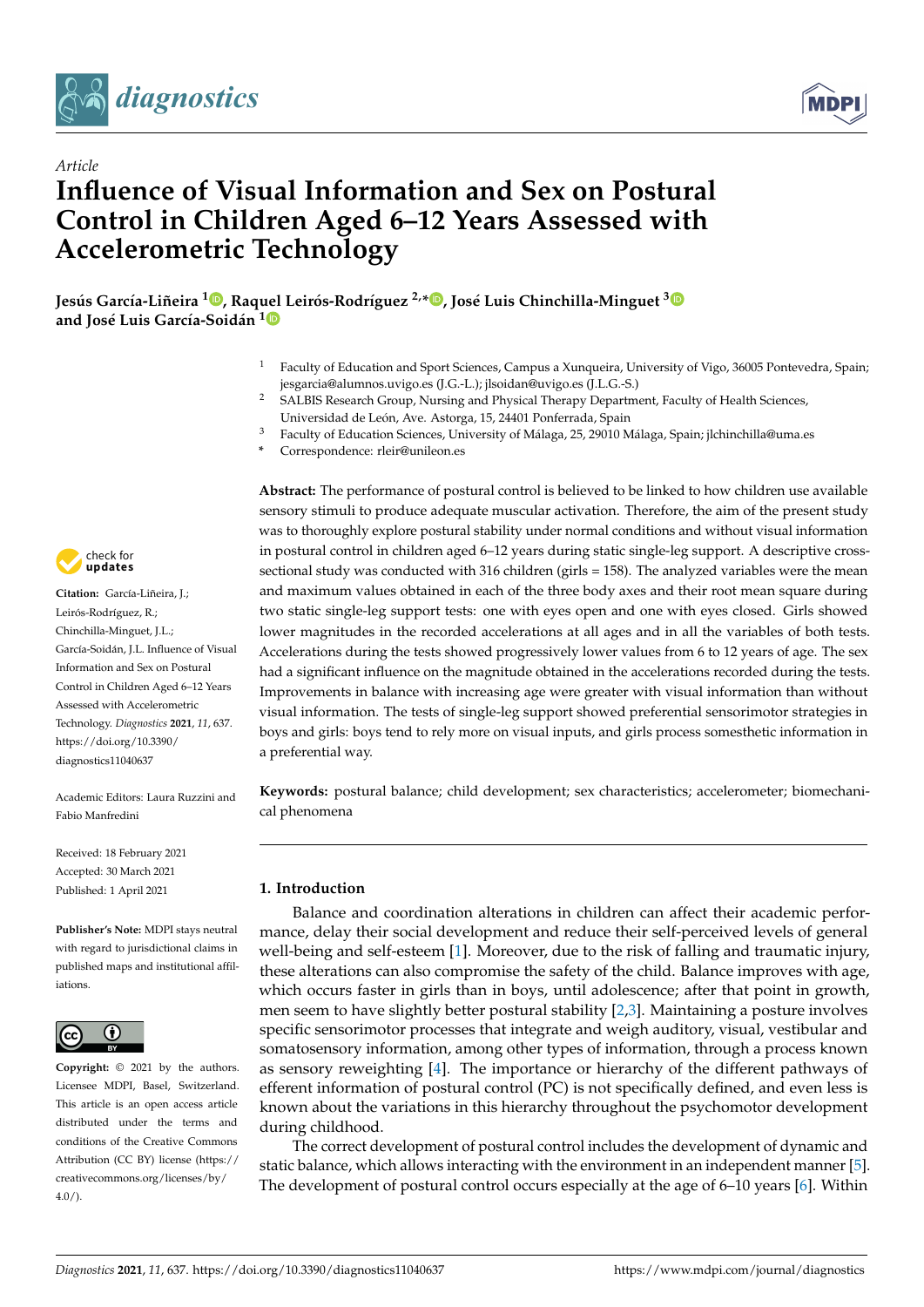this period, 7 and 8 years have been identified as ages of profound changes [\[7\]](#page-9-6). These PC strategies are characterized by the refinement in the processing of somatosensory, visual and proprioceptive information [\[8](#page-9-7)[,9\]](#page-9-8) and the optimization of the coordination of movements along the spine [\[6](#page-9-5)[,10](#page-9-9)[,11\]](#page-9-10). However, this physical capacity is one of the least studied in the clinical and academic scope regarding children [\[12,](#page-9-11)[13\]](#page-9-12). This is partly due to the fact that the evaluation of PC includes the assessment of different components and aptitudes, such as postural stability; coordination; muscular strength; center of mass control; anticipatory and reactive neuromuscular reactions; motor control; the correct reception of proprioceptive, visual and vestibular stimuli; and, finally, the correct processing and management of all these signals in the central nervous system for the development of efficient motor responses [\[11,](#page-9-10)[14–](#page-9-13)[16\]](#page-9-14).

Age is a very influential factor throughout childhood due to the maturation changes in the central nervous system and the experience acquired in movement control, which improve the weighting processes involved in postural control [\[17\]](#page-9-15). The integration of sensory information does not seem to reach the adult level until the age of 12 years [\[18](#page-9-16)[,19\]](#page-9-17). However, other authors have reported an earlier development, since 10-year-old children showed better sensory reintegration than younger children in an evaluation of the reweighting processes with the alteration of proprioception using a motor vibration (variable disturbance) [\[20,](#page-9-18)[21\]](#page-9-19). Likewise, it has been shown that lifestyle influences the development of postural control. Factors such as a sedentary lifestyle and being overweight cause a decrease in motor functionality and balance [\[22](#page-9-20)[,23\]](#page-9-21). The mechanisms associated with development to refine the performance of postural control are believed to be linked to how children use available sensory stimuli to produce an adequate muscular activation [\[24\]](#page-9-22).

On the other hand, accelerometry is a method that provides reliable, valid and sensitive information about postural control [\[13](#page-9-12)[,25\]](#page-9-23). For this reason, and because accelerometers are low-cost quantitative instruments, they were chosen as the evaluation instrument in this research, with the aim that the results presented here can be reproducible, compared and more useful than if they came from less accessible instruments (stabilometer, force platform, electronic gateway, etc.). Therefore, the aims of the present study were (a) to thoroughly explore postural stability under normal conditions and without visual information in postural control in children aged 6–12 years during static single-leg support, (b) to identify if there are differences in the accelerations performed by boys and girls and (c) to determine the normative acceleration values of the center of gravity throughout the mentioned age range during such tests.

#### **2. Materials and Methods**

## *2.1. Design and Sample*

A descriptive, transversal study was conducted with a total of 316 school children (girls = 158) from public schools of the province of Pontevedra, Galicia (Spain). The study included children who (a) were within the age range of 6–12 years, (b) had the capacity to move independently, (c) were able to perform the proposed motor balance tests (d) and understood and carried out the necessary instructions during the measurements. Likewise, the study excluded those children who (a) needed orthopedic aid to perform the procedure without the risk of falling/injury, (b) had musculoskeletal lesions at the time of the measurements, (c) had suffered from serious or surgical injuries within 12 months prior to the measurements or (d) did not have authorization from parents or legal guardians to participate in the study.

## *2.2. Procedure*

The parents of the participants were informed about the procedure and measurements that would be carried out in an informative meeting. Then, they completed the informed consent for participation designed to comply with the declaration of Helsinki (rev. 2013). All the procedures conducted were approved by the Ethics Committee of the Faculty of Sport Science of the University of Vigo (code: 3-0406-14).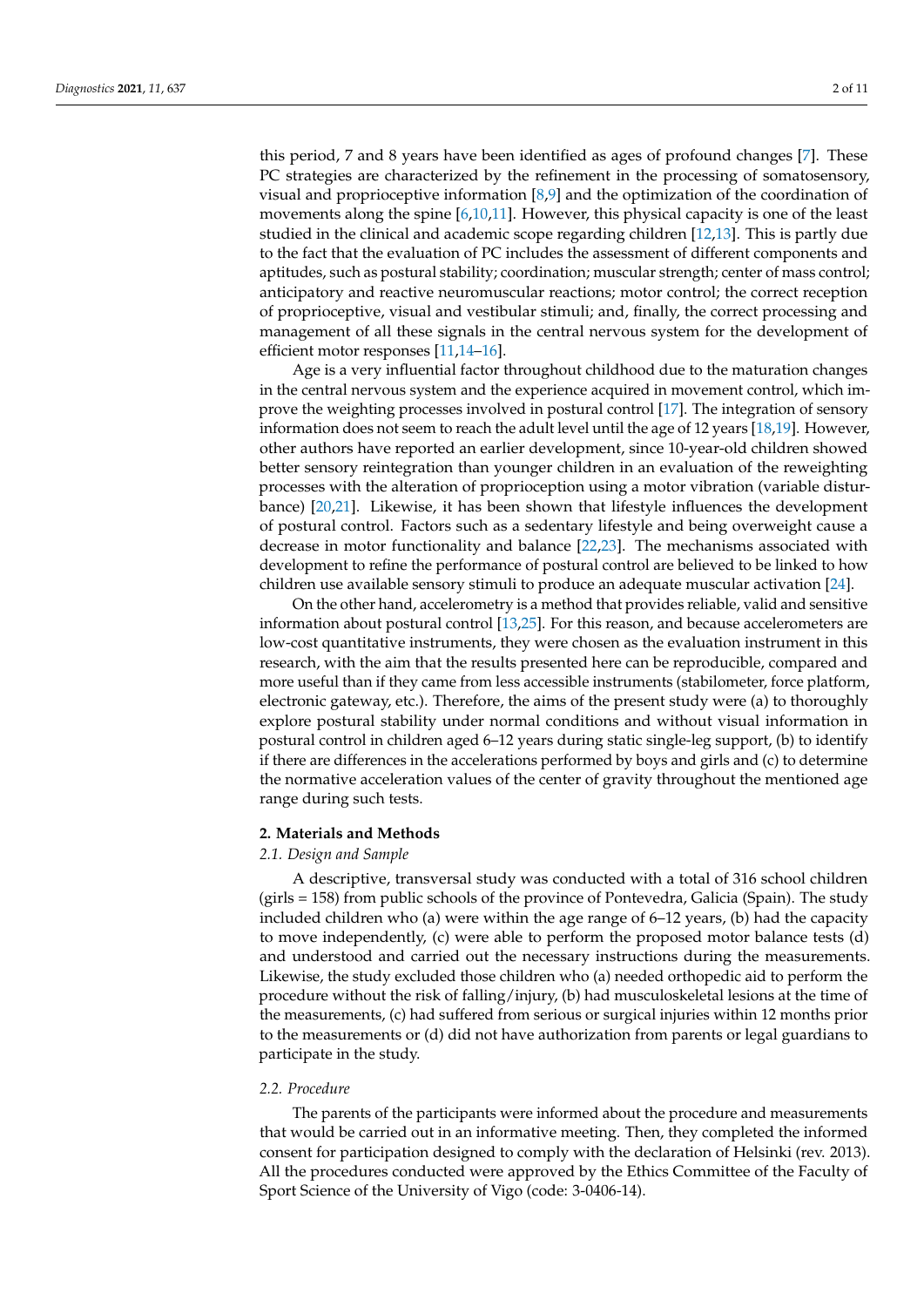The place selected to perform the tests was perfectly acclimated and inside the school facilities of habitual use. All the tests were carried out without footwear, wearing socks, and with light and comfortable clothing. Initially, the anthropometric measurements (weight and height) were conducted, using a Seca height rod and scale (SECA, Hamburg, Germany) for the subsequent calculation of the BMI (kg/m<sup>2</sup>).

Then, the accelerometric measurements were performed. The sensor was tightly placed on the skin using an elastic belt, at the height of the fourth lumbar vertebra. The order of the tests was previously randomized, beginning with single-leg support stance with eyes closed, followed by single-leg support stance with eyes open. Then, the participants carried out each of the tests three times, with a duration of 30 s and a rest of 30 s between each test repetition, in order to prevent muscle fatigue in the legs [\[26\]](#page-9-24). In the next analyses, the means of the 30 s of the accelerations reached during the two tests were recorded. Without footwear, the participants started and stopped performing the tests when instructed by the evaluator. In all the tests, the children were asked to choose the leg on which they wished to stand, for which they previously executed several attempts. If they lost control of the single-leg stance during the tests, they had to regain balance on that same leg as soon as possible in order to continue.

The measurements were recorded using an Actigrap G3TX+ triaxial accelerometer (Actigraph LLC, Pensacola, FL, USA), which is a small and comfortable instrument that stores the datasets in internal flash memory and gathers the accelerations as numeric values produced in the 3 movement axes: anteroposterior (AP) axis, mediolateral (ML) axis and vertical (VT) axis. The root mean square (RMS) value was also calculated. Prior to all measurements, the accelerometer was calibrated in static mode and was set to store the datasets in 1 s cuts with a measurement frequency of 50 Hz.

The analyzed variables were the mean and maximum values obtained in each of the three body axes and their RMS during the performance of the two static single-leg support tests: (a) one test with eyes open (EO): accelerations in the AP axis (EO-AP), in the ML axis (EO-ML) and in the VT axis (EO-VT) and their RMS (EO-RMS); (b) one test with eyes closed (EC): accelerations in the AP axis (EC-AP), in the ML axis (EC-ML) and in the VT axis (EC-VT) and their RMS (EC-RMS).

## *2.3. Statistical Analysis*

The descriptive analysis of the sample and variables was conducted with the calculation of the measurements of central tendency (means) and scattering (standard deviation). The sample showed normal distribution after applying the Kolmogorov–Smirnov test  $(p > 0.05)$ . Then, the Student's t-test and phi coefficient  $(\Phi)$  as measures of the effect sizes were used to identify statistical differences between sexes. The ANOVA test with the Bonferroni correction and partial eta-squared  $(\eta^2$ <sub>p</sub>) was calculated to assess effect sizes for within- and between-subjects comparisons. Comparisons were done between the different age groups carried out divided by sex.

The Pearson's correlation analysis was used to determine the existence of relationships among the data of the means of the studied accelerometric variables. A logistic regression model was applied (logit) to analyze the independent variables with the dichotomous variable "sex" ( $0 = \text{boys}$ ;  $1 = \text{girls}$ ). Subsequently, it was adjusted by calculating the odds ratio (OR) with its confidence interval (CI) in order to determine its influence on postural control during the tests with eyes open and closed, also considering the age of the participants. For the statistical analysis, the Stata 14 software was used (Stata Corp., College Station, TX, USA).

### **3. Results**

#### *3.1. Sample Characteristics*

The BMI of the participants was  $18.6 \pm 3.4$  kg/m<sup>2</sup> and  $18.6 \pm 3.3$  kg/m<sup>2</sup> for boys and girls, respectively. The values of weight and height increased with age in both sexes (Table [1\)](#page-3-0). There was a statistical difference only in the height of the subsample of 8-year-old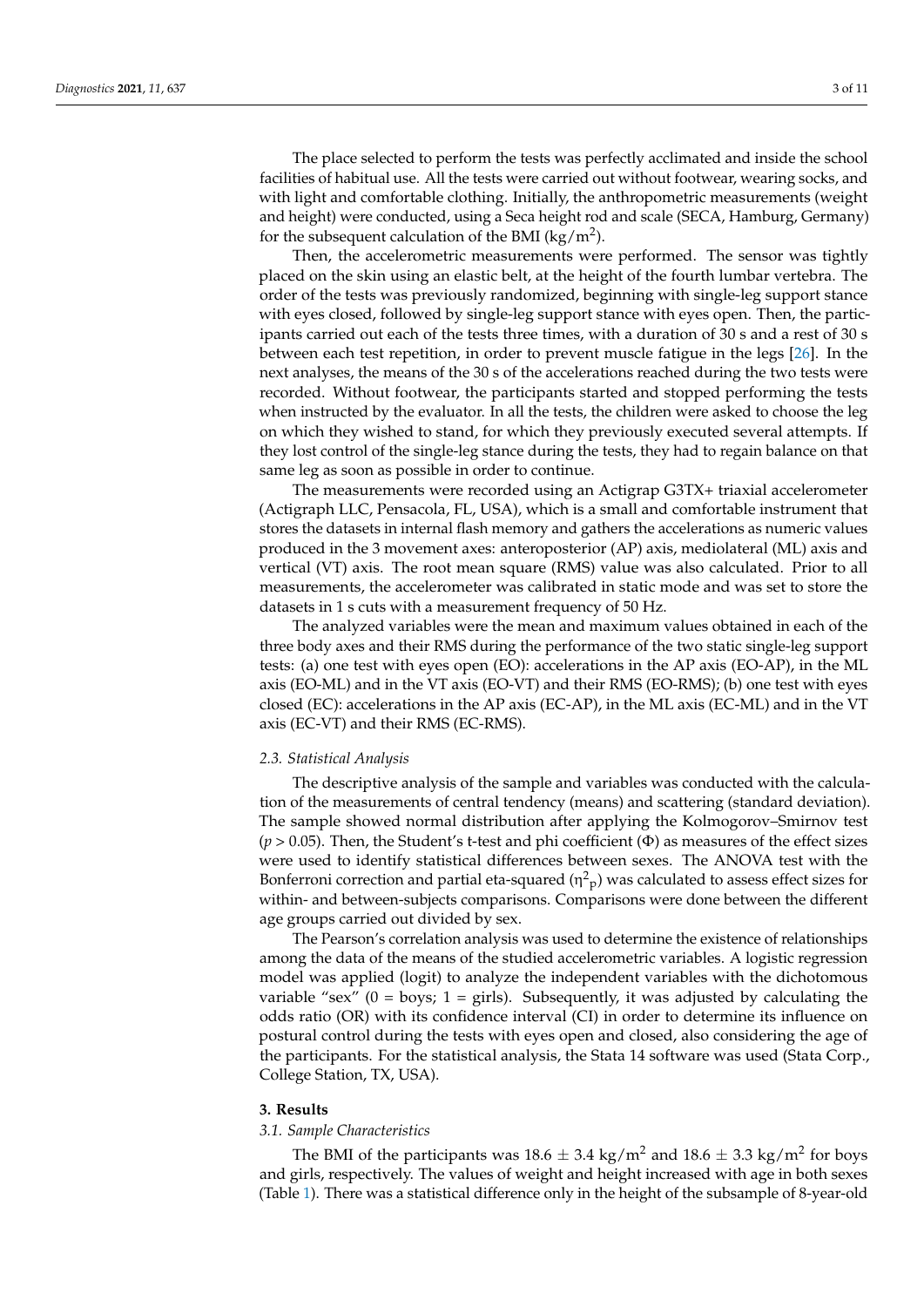children (boys =  $131 \pm 0.1$  cm; girls =  $127 \pm 0.1$  cm). The BMI values were in the range of 17 kg/m<sup>2</sup> to 22 kg/m<sup>2</sup>, except for the 6-year-old girls (BMI: 15.7  $\pm$  1.4 kg/m<sup>2</sup>), who showed statistical differences with the boys of the same age ( $p < 0.05$ ;  $\Phi = 0.52$ ).

|                     | All $(N = 316)$           |                                     |                                    |                                    |  |  |  |
|---------------------|---------------------------|-------------------------------------|------------------------------------|------------------------------------|--|--|--|
| Age                 | N                         | Weight<br>(kg)                      | Height<br>(cm)                     | <b>BMI</b><br>(kg/m <sup>2</sup> ) |  |  |  |
| 6                   | 36                        | $23.7 \pm 4.7$                      | $119.2 \pm 5$                      | $16.5 \pm 2.13$                    |  |  |  |
| $\overline{7}$      | 52                        | $27.7 \pm 6.4$                      | $123.6 \pm 6.3$                    | $17.9 \pm 2.7$                     |  |  |  |
| $\,8\,$             | 40                        | $31.2 \pm 5.7$                      | $129.3 \pm 4.6$                    | $18.6 \pm 3$                       |  |  |  |
| 9                   | 31                        | $35.3 \pm 9.1$                      | $135.4 \pm 7.1$                    | $19 \pm 3.6$                       |  |  |  |
| 10                  | 68                        | $37.7 \pm 8$                        | $143.3 \pm 6.3$                    | $18.3 \pm 3.1$                     |  |  |  |
| 11                  | 56                        | $42.9 \pm 11.1$                     | $148.9 \pm 7.8$                    | $19.1 \pm 3.6$                     |  |  |  |
| 12                  | 33                        | $50.1 \pm 10.9$<br>$153.1 \pm 7.3$  |                                    | $21.3 \pm 4$                       |  |  |  |
| All                 | 316                       | $35.6 \pm 11.4$<br>$136.8 \pm 5$    |                                    | $18.6 \pm 3.4$                     |  |  |  |
|                     | <b>Boys</b> ( $N = 158$ ) |                                     |                                    |                                    |  |  |  |
| $\boldsymbol{6}$    | 20                        | $24.7\pm5$                          | $119.4 \pm 5.1$                    |                                    |  |  |  |
| 7                   | 22                        | $26.2 \pm 4.9$<br>$123.2 \pm 5$     |                                    | $17 \pm 2.5$                       |  |  |  |
| $\,$ 8 $\,$         | 21                        | $130.9 \pm 3.7$ *<br>$32.3\pm5.8$   |                                    | $18.8 \pm 3.3$                     |  |  |  |
| 9                   | 18                        | $34.3 \pm 7.7$<br>$134.7 \pm 6.3$   |                                    | $18.8 \pm 34.3$                    |  |  |  |
| 10                  | 32                        | $38.2 \pm 7.4$                      | $143.1 \pm 5.5$                    |                                    |  |  |  |
| 11                  | 28                        | $42.1 \pm 11.5$<br>$147.9 \pm 6.5$  |                                    | $19.1 \pm 4.2$                     |  |  |  |
| 12                  | 17                        | $47.7 \pm 11.1$                     | $151.7 \pm 9.1$                    | $20.7 \pm 4$                       |  |  |  |
| All                 | 158                       | $35.3 \pm 10.8$<br>$136.5 \pm 10.3$ |                                    | $18.6 \pm 3.4$                     |  |  |  |
| Girls ( $N = 158$ ) |                           |                                     |                                    |                                    |  |  |  |
| 6                   | 16                        | $22.4 \pm 3.5$                      | $118.9 \pm 5.1$                    | $15.7 \pm 1.4$ *                   |  |  |  |
| 7                   | 30                        | $28.9 \pm 7.2$                      | $124 \pm 7.1$                      | $18.5 \pm 2.8$                     |  |  |  |
| $\,$ 8 $\,$         | 19                        | $127.5 \pm 4.9$ *<br>$29.8 \pm 5.4$ |                                    | $18.4 \pm 2.8$                     |  |  |  |
| 9                   | 13                        | $36.6 \pm 10.7$<br>$136.4 \pm 8.3$  |                                    | $19.4 \pm 4$                       |  |  |  |
| 10                  | 36                        | $37.2 \pm 8.6$                      | $143.5 \pm 6.9$                    | $18 \pm 3.2$                       |  |  |  |
| 11                  | 28                        | $43.7 \pm 10.9$                     | $150 \pm 8.9$                      | $19.1 \pm 2.8$                     |  |  |  |
| 12                  | 16                        | $52.7 \pm 10.3$<br>$154.6 \pm 4.5$  |                                    | $21.8 \pm 4.1$                     |  |  |  |
| All                 | 158                       | $35.9 \pm 11.9$                     | $137.1 \pm 10.3$<br>$18.6 \pm 3.3$ |                                    |  |  |  |

<span id="page-3-0"></span>**Table 1.** Descriptive analysis of the sample (mean  $\pm$  standard deviation).

BMI: body mass index. t-test between sexes: \* *p* < 0.05.

#### *3.2. Accelerations Recorded*

The girls showed lower magnitudes in the recorded accelerations at all ages and in all the variables of both tests (Tables [2](#page-4-0) and [3\)](#page-6-0). No statistically significant differences were observed between sexes at 6, 7 or 12 years of age. The axis with the greatest accelerations was ML in both sexes.

Table 2. Average acceleration during monopodal test with eyes open and eyes closed (mean  $\pm$ standard deviation).

| Age | <b>Boys</b>                  |                              | Girls                  |                             |  |
|-----|------------------------------|------------------------------|------------------------|-----------------------------|--|
|     | <b>Eyes Open</b>             | <b>Eyes Closed</b>           | Eyes Open              | <b>Eyes Closed</b>          |  |
|     |                              | <b>Vertical Axis</b>         |                        |                             |  |
| 6   | $11 \pm 10.4$ * <sup>a</sup> | $15.7 + 13.9$ <sup>a</sup>   | $4.3 + 4.1 * b$        | $8.6 \pm 7.6^{\circ}$       |  |
|     | $6.7 + 5$ <sup>aa</sup>      | $10.7 \pm 7.1$ <sup>aa</sup> | $7 + 5.7^{\circ}$      | $11.1 \pm 9.5^{\mathrm{b}}$ |  |
| 8   | $4.2 \pm 4.1$ * aa           | $7.2 \pm 6.4$ * aa           | $2.5 \pm 1.9 * ^{bbb}$ | $3.1 \pm 3.7 * ^{bbb}$      |  |
| 9   | $3.4 + 3.1$ aa               | $7.5 + 7.4$ <sup>aa</sup>    | $1.6 + 1.3^{b}$        | $3.5 \pm 3.5^{\circ b}$     |  |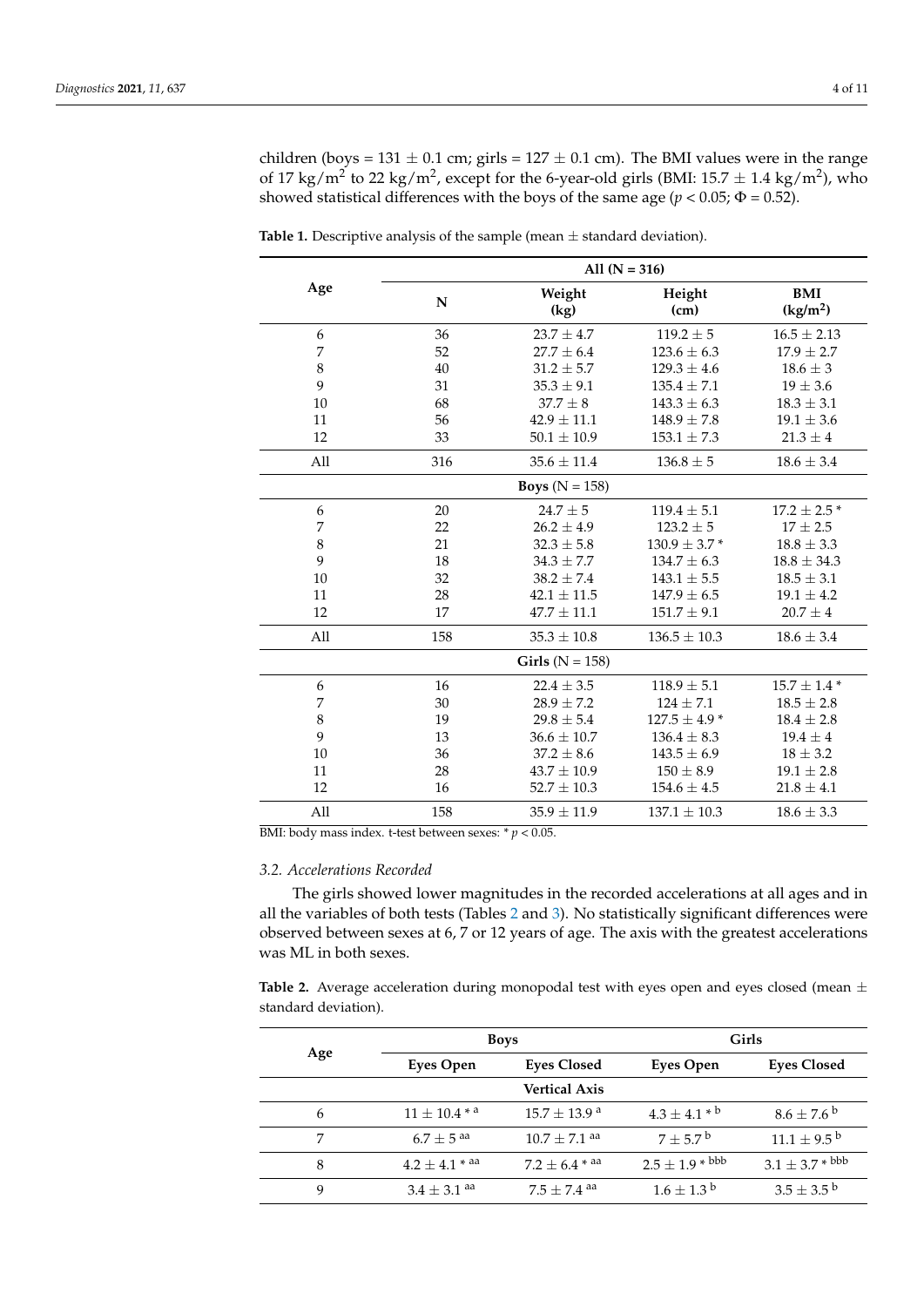<span id="page-4-0"></span>**Table 2.** *Cont.*

| Age                         | <b>Boys</b>                   |                            | Girls                                |                                  |  |  |
|-----------------------------|-------------------------------|----------------------------|--------------------------------------|----------------------------------|--|--|
|                             | <b>Eyes Open</b>              | <b>Eyes Closed</b>         | <b>Eyes Open</b>                     | <b>Eyes Closed</b>               |  |  |
| 10                          | $8.3 \pm 5.3$ **              | $10.1$ $\pm$ 8.5 $^{**}$   | $2\pm1.2$ $^{**}$ $^{b}$             | $3.6 \pm 2.3$ ** $^{\rm b}$      |  |  |
| 11                          | $2\pm1.3$ aa                  | $4.8 \pm 4$ aa             | $1.8\pm0.6$ $^{\rm bb}$              | $3.2 \pm 2.6$ <sup>bb</sup>      |  |  |
| 12                          | $1.4\pm0.8$ aa                | $4.2 \pm 4$ aa             | $0.3 \pm 0.1$                        | $3.8 \pm 1.8$                    |  |  |
| All                         | $6.7 \pm 4.9$ *** aaa         | $9.1 \pm 8$ *** aaa        | $4.3 \pm 2.1$ *** bbb                | $6.4 \pm 4.9$ *** bbb            |  |  |
|                             | Mediolateral Axis             |                            |                                      |                                  |  |  |
| 6                           | $19.7 \pm 13.9$ aaa           | $27.2 \pm 13.6$ aaa        | $13.2 \pm 7.6$ <sup>bb</sup>         | $22.1 \pm 13.6$ <sup>bb</sup>    |  |  |
| 7                           | $14.3 \pm 9.2$ * aaa          | $21.5 \pm 8.8$ * aaa       | $10.2 \pm 8.2 * ^ {bbb}$             | $15.6\pm0.1$ * $^{\mathrm{bbb}}$ |  |  |
| 8                           | $10.2 \pm 8.4$ * aaa          | $15.5 \pm 9.1$ * aaa       | $4.7 \pm 3.7 *$ <sup>bbb</sup>       | $10.1 \pm 4.9$ * bbb             |  |  |
| 9                           | $8.8 \pm 6.7$ * aaa           | $16.3 \pm 8.3$ * aaa       | $4.1 \pm 3.9 * ^{bb}$                | $9.5\pm8.7$ * $^{\rm bb}$        |  |  |
| 10                          | $7.8 \pm 6.4$ ** aaa          | $12.9 \pm 10.1$ ** aaa     | $2.7 \pm 2.5$ ** bbb                 | $6.9 \pm 6.1$ ** bbb             |  |  |
| 11                          | $4.9 \pm 3.2$ * aaa           | $10.2 \pm 6.6$ *** aaa     | $2.8 \pm 1.3 * ^{bbb}$               | $4.3 \pm 4.1$ *** bbb            |  |  |
| 12                          | $1.7 \pm 1.7$ aaa             | $8.3 \pm 7.1$ aaa          | $1.9 \pm 0.3$ <sup>bb</sup>          | $5.6\pm4\,\mathrm{^{bb}}$        |  |  |
| All                         | $9.6 \pm 9.1$ *** aaa         | $15.7 \pm 10.8$ ***<br>aaa | $6.2 \pm 5.3$ *** bbb                | $10 \pm 9.5$ *** bbb             |  |  |
| <b>Anteroposterior Axis</b> |                               |                            |                                      |                                  |  |  |
| 6                           | $13.1\pm7.6$ aaa              | $18 \pm 9.3$ aaa           | $9.2\pm7.8$ $^{\rm bb}$              | $13.4 \pm 11.5$ <sup>bb</sup>    |  |  |
| 7                           | $10 \pm 6$ aa                 | $13.1 \pm 6.9$ aa          | $7.8\pm6.1$ $^{\text{bbb}}$          | $11.7 \pm 6.1$ bbb               |  |  |
| 8                           | $7.4\pm5$ * $^{\rm{aa}}$      | $10.7 \pm 7.2$ * aa        | $4.3 \pm 4*^{bb}$                    | $6.6 \pm 4.9 * ^{bb}$            |  |  |
| 9                           | $6.3 \pm 6$ * aaa             | $9.6 \pm 6.7$ * aaa        | $2.1\pm1.8$ * $^{\rm b}$             | $5\pm4.6$ * $^{\rm b}$           |  |  |
| 10                          | $6.3\pm5.8$ * aaa             | $7.8 \pm 7.2$ * aaa        | $3 \pm 2.9 * ^{bb}$                  | $5.9 \pm 4.1$ * $^{\rm bb}$      |  |  |
| 11                          | $4.6 \pm 3.4$ * $^{\rm{aaa}}$ | $6.5 \pm 4.3$ * aaa        | $2.7\pm1.4$ * bbb                    | $3.8 \pm 3.8 * ^{\text{bbb}}$    |  |  |
| 12                          | $1.4\pm1.1$ aa                | $4.8\pm4.7$ $^{\rm{aa}}$   | $1.9\pm0.6$ $^{\text{bb}}$           | $4.5 \pm 3$ <sup>bb</sup>        |  |  |
| All                         | $6.6 \pm 6.6$ *** aaa         | $9.9 + 7.7$ ** aaa         | $5.2 \pm 4.1$ *** bbb                | $6.9 \pm 6.8$ ** bbb             |  |  |
|                             | <b>Root Mean Square</b>       |                            |                                      |                                  |  |  |
| 6                           | $26.8 \pm 18.5$ aaa           | $37.4 \pm 19.3$ aaa        | $27.6 \pm 18.9$ bb                   | $27.6\pm18.9$ $^{\rm bb}$        |  |  |
| 7                           | $19.1 \pm 11.5$ aaa           | $28.2 \pm 11.3$ aaa        | $14.7 \pm 11.6$ bbb                  | $22.6 \pm 14.9$ <sup>bbb</sup>   |  |  |
| 8                           | $13.6\pm10.2$ * aaa           | $20.8 \pm 12.2$ * aaa      | $6.9 \pm 5.6 * ^{bbb}$               | $12.9 \pm 7.1 * ^{bbb}$          |  |  |
| 9                           | $11.7 \pm 9.5$ * aaa          | $21 \pm 11.9$ * aaa        | $5 \pm 4.4$ * bb                     | $11.5 \pm 10.2 * ^{bb}$          |  |  |
| 10                          | $12.5 \pm 10.7$ ** aaa        | $17.6 \pm 15.8$ ** aaa     | $4.5\pm4$ $\rm ^{\ast\ast\,bb{b}bb}$ | $9.1 \pm 8.3$ ** bbb             |  |  |
| 11                          | $6.7 \pm 5.2$ * aaa           | $13.2 \pm 8.6$ ** aaa      | $4.1 \pm 1.5 * ^ {bbb}$              | $6.5 \pm 6.3$ ** bbb             |  |  |
| 12                          | $2.5\pm2.3$ aaa               | $10.8\pm9$ aaa             | $2.3\pm1{\rm ~bb}$                   | $7.4\pm6.2$ $^{\rm bb}$          |  |  |
| All                         | $13.6 \pm 12.2$ ***<br>aaa    | $20.9 \pm 15.2$ ***<br>aaa | $8.4\pm7.8$ *** bbb                  | $13.5 \pm 13.1$ ***<br>bbb       |  |  |

*t*-test between sexes: \*  $p < 0.05$ ; \*\*  $p < 0.01$ ; \*\*\*  $p < 0.001$ . Comparison between eyes open and eyes closed for boys: <sup>a</sup> *p* < 0.05; aa *p* < 0.01; aaa *p* < 0.0001. Comparison between eyes open and eyes closed for girls: <sup>b</sup> *p* < 0.05;  $^{bb}$  *p* < 0.01;  $^{bbb}$  *p* < 0.0001.

The accelerations during the test with EO showed progressively lower values from 6 to 12 years of age ( $p < 0.01$ ;  $0.53 < \eta^2$ <sub>p</sub> > 0.86; for the sample as a whole and the girls and boys separately). At 12 years of age, it was observed that the mean accelerations decreased during the tests ( $p < 0.01$ ;  $\eta^2$ <sub>p</sub> = 0.68) and no more significant differences were detected between sexes ( $p > 0.05$ ;  $\eta^2$ <sub>p</sub> = 0.28). On other hand, in the test with EC, acceleration also decreased significantly ( $p < 0.001$ ;  $0.46 < \eta^2$ <sub>p</sub> > 0.76; for the sample as a whole and the girls and boys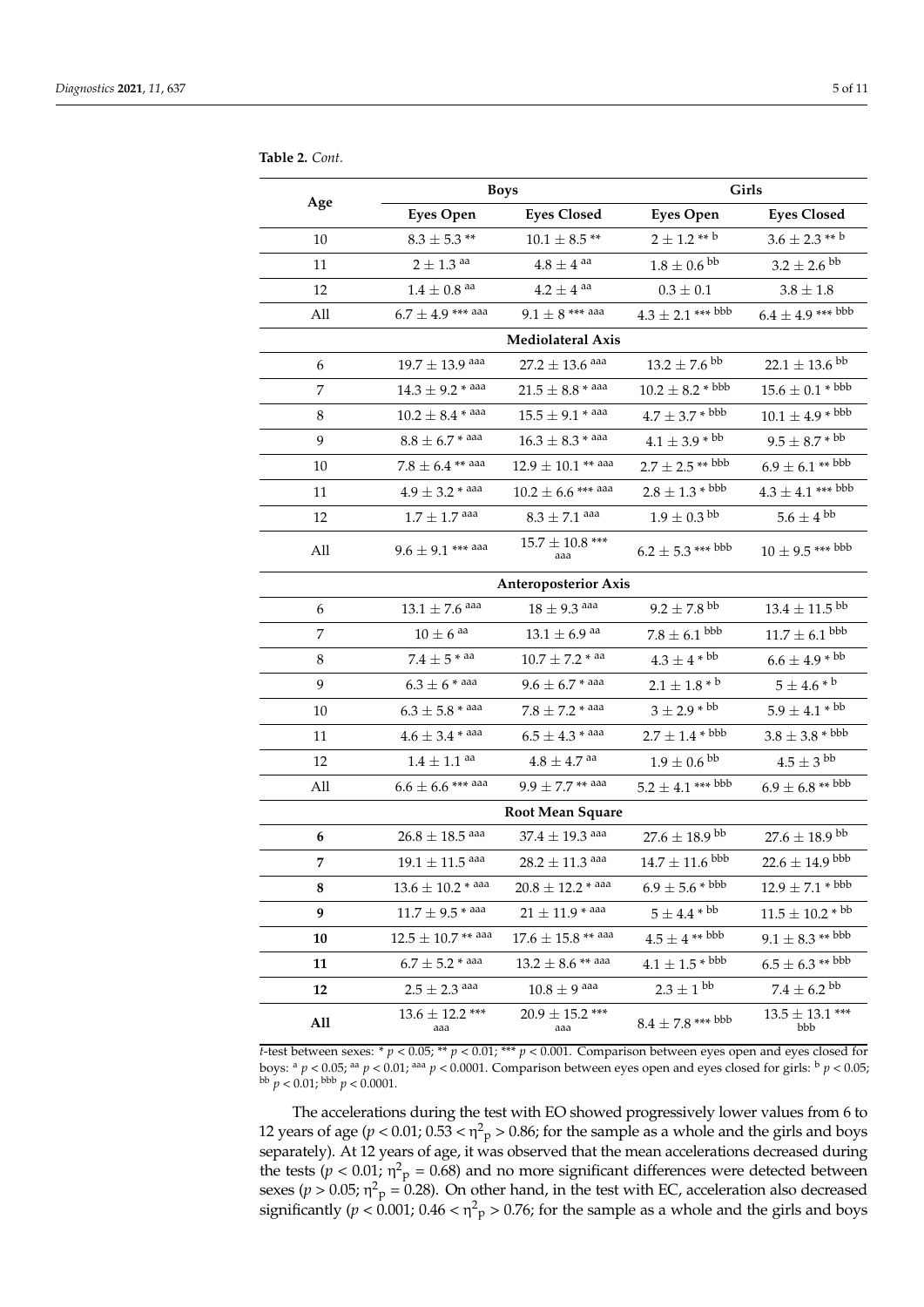separately), although it was not as close to zero at 12 years. In all axes, differences were identified between the accelerometric records of the EO and EC tests, with the accelerations being significantly higher in the OC test for both boys and girls ( $p < 0.001; 0.62 < \eta^2$ <sub>p</sub>  $> 0.77$ ). However, such differences between the two tests decreased with age. This progressive decrease occurred more slowly in boys and more quickly in girls (Tables [2](#page-4-0) and [3\)](#page-6-0).

**Table 3.** Maximum acceleration during monopodal test with eyes open and eyes closed (mean  $\pm$ standard deviation).

|                | <b>Boys</b>                               |                               | Girls                          |                                       |  |  |
|----------------|-------------------------------------------|-------------------------------|--------------------------------|---------------------------------------|--|--|
| Age            | <b>Eyes Open</b>                          | <b>Eyes Closed</b>            | <b>Eyes Open</b>               | <b>Eyes Closed</b>                    |  |  |
|                |                                           | <b>Vertical Axis</b>          |                                |                                       |  |  |
| 6              | 64.1 $\pm$ 42.9 $*$                       | $72.2 \pm 40.9$               | $38.4 \pm 26.3 * b$            | 53.2 $\pm$ 36.5 <sup>b</sup>          |  |  |
| $\overline{7}$ | $55.5 \pm 33.6$                           | $65.7 \pm 30.3$               | $41.4\pm36.6$ b                | $54.4 \pm 34.8^{\text{ b}}$           |  |  |
| 8              | $36.5 \pm 29.1$ aa                        | $50.1 \pm 29.2$ <sup>aa</sup> | $20.1 \pm 19.4$ <sup>bb</sup>  | $35.8 \pm 21.6$ <sup>bb</sup>         |  |  |
| 9              | $31.4 \pm 22.6$ * aa                      | $48.4 \pm 30.4$ <sup>aa</sup> | $16.5 \pm 14.8^{*}$ b          | $31.7\pm22.2$ b                       |  |  |
| 10             | $36.3 \pm 40.4$ ** aa                     | $50.9 \pm 41.8$ ** aa         | $16 \pm 14.3$ ** bb            | $28 \pm 23.5$ ** bbb                  |  |  |
| 11             | $16.9 \pm 19.1$ aa                        | $33.5 \pm 23.9$ aa            | $9.9 \pm 8.3$ $^{\text{bbb}}$  | $22.3 \pm 21.6$ bbb                   |  |  |
| 12             | $10.7 \pm 9.9$ <sup>aa</sup>              | $36.9 \pm 31.9$ * aa          | $2.5 \pm 2.4$ <sup>bb</sup>    | $18.5 \pm 15.9 * ^{bb}$               |  |  |
| All            | $35.8 \pm 35.3$ ***<br>aaa                | $50.7 \pm 35.3$ ***<br>aaa    | $21.2 \pm 19.9$ ***<br>bbb     |                                       |  |  |
|                |                                           | <b>Mediolateral Axis</b>      |                                |                                       |  |  |
| 6              | $74.2 \pm 33.7$ aa                        | $88.7 \pm 32.2$ <sup>aa</sup> | $63.5 \pm 26.1$ <sup>bb</sup>  | $82.3\pm33$ $^{\rm bb}$               |  |  |
| 7              | $65.9 \pm 28.2$ <sup>aa</sup>             | $82 \pm 22.1$ * aaa           | $56.3 \pm 29.8$                | $65.4 \pm 27.8^*$                     |  |  |
| $\,8\,$        | $53\pm32.2$ *                             | $67 \pm 29.4$                 | $34 \pm 15.4$ * bbb            | $54.4 \pm 20.8$ $^{\textnormal{bbb}}$ |  |  |
| 9              | $52.8 \pm 21.5$ ** aa                     | $68.7 \pm 22$ * aa            | $30.9 \pm 15.6$ ** bbb         | $50.1 \pm 22.2 * ^ {bbb}$             |  |  |
| 10             | $38.6 \pm 29$ * aaa                       | $62.3 + 35.9$ ** aaa          | $24.4 \pm 17.8 * ^{bbb}$       | $42.5 \pm 22.5$ ** bbb                |  |  |
| 11             | $32.1 \pm 22.1$ ** aaa                    | $53.4 \pm 18$ *** aaa         | $16.6 \pm 13.8**$ bbb          | $30.0 \pm 19.3$ ***<br>bbb            |  |  |
| 12             | $19.5 \pm 18.2$ aa                        | $46.7 \pm 34.2$ aa            | $10.6\pm11.5$ $^{\text{bb}}$   | $31.9 \pm 21^{\text{ bb}}$            |  |  |
| All            | $47.2 \pm 31.6$ ***<br>aaa                | $66.5 \pm 30.9$ ***<br>aaa    | $33.3 \pm 26.6$ ***<br>bbb     | $49.6 \pm 28.7$ ***<br>bbb            |  |  |
|                |                                           | <b>Anteroposterior Axis</b>   |                                |                                       |  |  |
| 6              | $63.9 \pm 22.5$ <sup>aa</sup>             | $82.7 \pm 29.5$ <sup>aa</sup> | $57 \pm 28.6^{\text{ b}}$      | $69.8 \pm 30.4^{\mathrm{b}}$          |  |  |
| 7              | $57.3 \pm 23.1$                           | $64.2 \pm 26$                 | $45.2 \pm 20.5$ <sup>bbb</sup> | $61.7 \pm 20.4$ bbb                   |  |  |
| 8              | $48.3 \pm 28.3$                           | $57.1 \pm 27.4$               | $34.7 \pm 23.4^{\mathrm{b}}$   | $43.8\pm17.9$ $^{\rm b}$              |  |  |
| 9              | $44.4 \pm 22.5$ **                        | $48.2 \pm 21.7$ *             | $22.5 \pm 14.6$ ** b           | $31\pm17.3^*$ b                       |  |  |
| 10             | $34\pm32.2$ $^{\rm aa}$                   | $45.8\pm29.7$ aa              | $28.4\pm23.8$ $^{\text{bb}}$   | $38.2\pm24.9$ $^{\text{bbb}}$         |  |  |
| 11             | $29.5 \pm 29.4$ * aa                      | $43.3\pm18$ aa                | $17.4 \pm 19.2 * ^{bb}$        | $32.4 \pm 24.7$ <sup>bb</sup>         |  |  |
| 12             | $14.2\pm13.1$ a                           | $34.8 \pm 31.5$ <sup>a</sup>  | $10.6 \pm 8.3$ bbb             | $27.1 \pm 20.5$ <sup>bbb</sup>        |  |  |
| All            | $41.1 \pm 29.9$ ** aaa                    | 53.2 $\pm$ 29.5 ** aaa        | $30.8 \pm 25.2$ ** bbb         | $43.8 \pm 26.6$ ** bbb                |  |  |
|                | Root Mean Square                          |                               |                                |                                       |  |  |
| 6              | $120.1\pm52.1$ $^{\rm a}$                 | $138.1 \pm 52.1$ <sup>a</sup> | $95.7 \pm 42$ $^{\rm bbb}$     | $123.8 \pm 49.3$ bbb                  |  |  |
| $\overline{7}$ | $107.0\pm40.9$ $^{\rm a}$                 | $126.7\pm34$ $^{\rm a}$       | $87 \pm 44.5$ <sup>bb</sup>    | $108.5\pm40.6$ $^{\mathrm{bb}}$       |  |  |
| 8              | $83.2 \pm 47.2$ <sup>*</sup> <sup>a</sup> | $105 \pm 40.8$ * <sup>a</sup> | $54.8 \pm 31.5$ ** bb          | $80.2 \pm 30.5 * ^{bb}$               |  |  |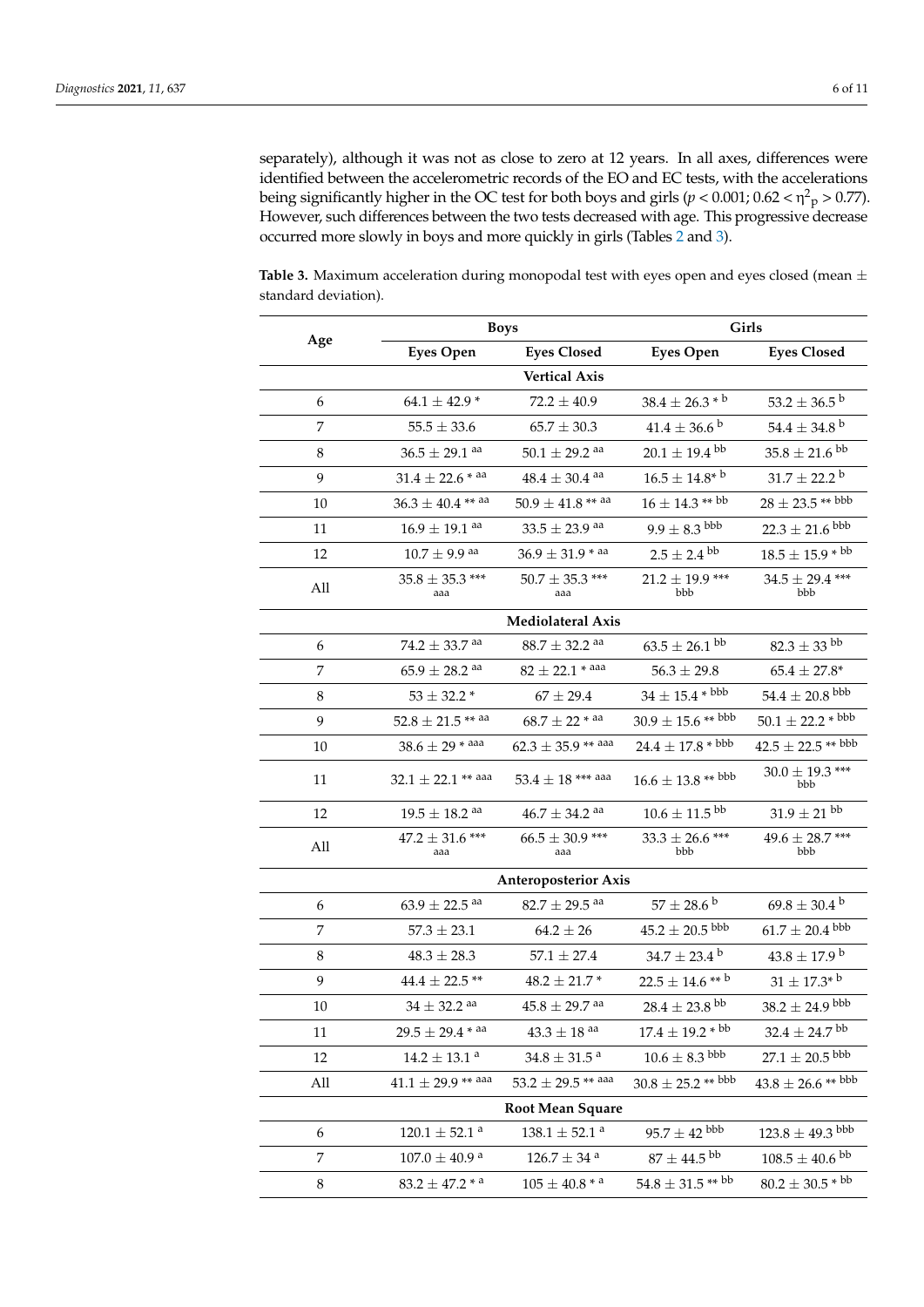<span id="page-6-0"></span>**Table 3.** *Cont.*

| Age | <b>Boys</b>                   |                             | Girls                          |                            |  |
|-----|-------------------------------|-----------------------------|--------------------------------|----------------------------|--|
|     | Eyes Open                     | <b>Eyes Closed</b>          | Eyes Open                      | <b>Eyes Closed</b>         |  |
| 9   | 77.4 $\pm$ 34.9 ** aa         | 99.1 $\pm$ 37.7 $*$ aa      | $43.5 \pm 22.6 * ^{bb}$        | $68.4 \pm 32.6 * ^{bbb}$   |  |
| 10  | $65.3 \pm 56.6$ * aaa         | $95.2 \pm 58.5$ * aaa       | $43.3 \pm 32.2 * ^{bbb}$       | $65.4 \pm 38.1 * ^{bbb}$   |  |
| 11  | $48.9 \pm 38.8$ * aa          | $78.9 \pm 28.7$ ** aa       | $27.7 \pm 25.3 * ^{bbb}$       | $52.2 \pm 34.1$ ** bbb     |  |
| 12  | $27.5 \pm 24.5$ <sup>aa</sup> | $70.9 \pm 53.7$ aa          | $15.6 \pm 14.4$ <sup>bbb</sup> | $46.5 \pm 32.2$ bbb        |  |
| All | $74.8 \pm 52.3$ ***<br>aaa    | $102.1 \pm 49.7$ ***<br>aaa | $52.6 \pm 41.9$ ***<br>bbb     | $77.3 \pm 44.8$ ***<br>bbb |  |

*t*-test between sexes: \*  $p < 0.05$ ; \*\*  $p < 0.01$ ; \*\*\*  $p < 0.001$ . Comparison between eyes open and eyes closed for boys: <sup>a</sup> *p* < 0.05; aa *p* < 0.01; aaa *p* < 0.0001. Comparison between eyes open and eyes closed for girls: <sup>b</sup> *p* < 0.05;  $b^{\text{b}} p < 0.01$ ;  $b^{\text{b}} p < 0.0001$ .

## *3.3. Correlation Analysis and Model of Logistic Regression*

For the identification of correlations, we used the means of the variables analyzed with eyes open and closed. This analysis showed that there was a direct relationship among all the variables analyzed during both EO and EC tests  $(0.7 < r > 0.9; p < 0.001)$ .

The logistic regression model (Table [4\)](#page-6-1) revealed that sex had a significant influence on the magnitude obtained in the accelerations recorded during the tests. The maximum and mean values of the RMS obtained during the two tests showed that their results were influenced by sex, especially for the maximum values of RMS (OR =  $0.985$ ;  $p < 0.001$  for both variables). The results indicated that the girls obtained lower accelerations during single-leg support stance with increasing age. This model also revealed that the influence of such variables was greater in the EC test than in the EO test.

<span id="page-6-1"></span>**Table 4.** Models of logistic regression for sex adjusted for postural control root mean square accelerometric values and age.

|                                             | МE       | OR.         | <b>SE</b> | CI 95%          |  |
|---------------------------------------------|----------|-------------|-----------|-----------------|--|
| Monopodal Balance with Eyes Open Test $(g)$ |          |             |           |                 |  |
| Age                                         | $-0.051$ | $0.816**$   | 0.06      | $0.705 - 0.945$ |  |
| Average root mean square                    | $-0.017$ | $0.935$ *** | 0.014     | $0.907 - 0.963$ |  |
| Constant                                    |          | 12.077 ***  | 9.403     | 2.626-55.546    |  |
| Age                                         | $-0.053$ | $0.807**$   | 0.062     | $0.695 - 0.937$ |  |
| Maximum root mean square                    | $-0.004$ | $0.985$ *** | 0.003     | 0.979-0.991     |  |
| Constant                                    |          | 18.066 ***  | 15.113    | 3.506-93.095    |  |
| Monopodal Balance with Eyes Closed Test (g) |          |             |           |                 |  |
| Age                                         | $-0.052$ | $0.813**$   | 0.06      | $0.703 - 0.942$ |  |
| Average root mean square                    | $-0.014$ | $0.946$ *** | 0.011     | $0.001 - 0.926$ |  |
| Constant                                    |          | $16.435***$ | 13.073    | 3.457-78.14     |  |
| Age                                         | $-0.048$ | $0.824$ **  | 0.06      | 0.714-0.952     |  |
| Maximum root mean square                    | $-0.004$ | $0.985$ *** | 0.003     | 0.979-0.991     |  |
| Constant                                    |          | 22.555 ***  | 19.217    | 4.246-119.806   |  |

ME: marginal effects after logit in percentage; OR: odds ratio; SE: standard error; CI: confidence interval; RMS: root mean square. \* *p* < 0.05; \*\* *p* < 0.01; \*\*\* *p* < 0.001.

# **4. Discussion**

The aim of this study was to thoroughly explore postural stability under normal conditions and without visual information in postural control in children aged 6–12 years during static single-leg support stance. The obtained results indicate that visual information had a significant influence on balance control in single-leg support stance, although influence varied throughout the 7 years of the age range studied and between the two sexes, which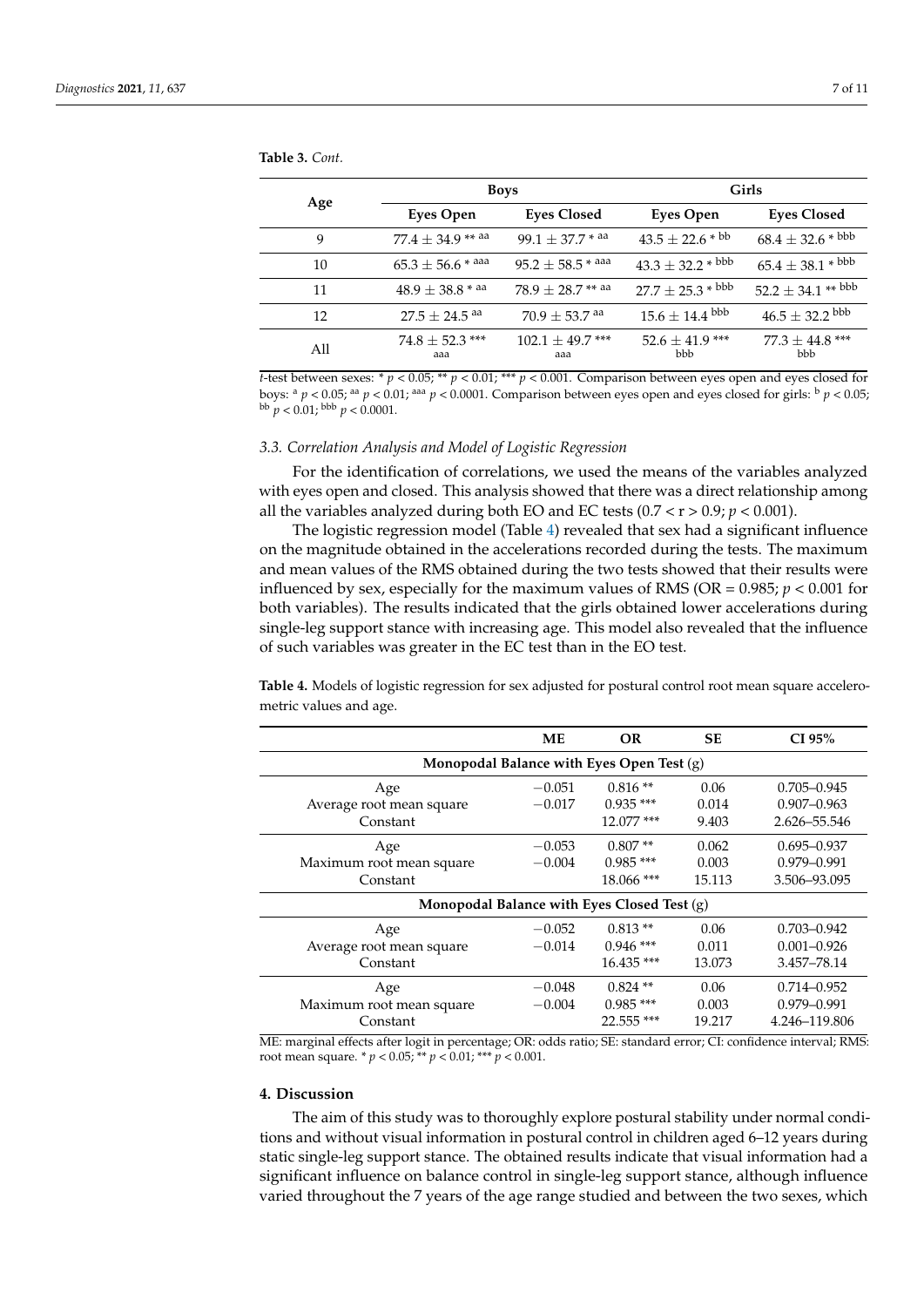is in line with the findings reported by Verbeque et al. [\[27\]](#page-9-25), who analyzed the influence of vision in the existing literature.

Vision is important for maintaining static balance, although not absolutely necessary for maintaining stability, as not only the visual stimuli but also somatosensory and vestibular stimuli influence postural control and calm posture [\[28\]](#page-9-26). However, there were significant changes related to age between the test with visual information and the test without it. Moreover, the improvements identified in balance with increasing age were greater with visual information than without visual information. That is, the improvement of postural control was due to the improvement of proprioceptive and vestibular integration to a greater extent with respect to visual integration.

Previous studies have reported that children between 12 and 14 years of age show adult-like postural control response patterns, suggesting that the maturation process of organization required to integrate sensory inputs would have taken place at that age range [\[3](#page-9-2)[,8,](#page-9-7)[29](#page-9-27)[–31\]](#page-10-0). This would also be related to the fact that postural control improves with the maturation of all subsystems that provide information to it. However, the results of the present study indicate that such maturation was still not present at 12 years of age and that, especially in boys, such development was still incomplete. Therefore, it could be inferred that boys process visual, somesthetic and vestibular inputs in a preferential way (or give them greater "importance") to reach postural control.

The differences observed in balance between sexes were greater when the participants were deprived of visual information. Considering that postural control was always better (i.e., lower accelerations recorded [\[32\]](#page-10-1)) in girls than in boys, the magnitude of the differences obtained was much greater in the test with eyes closed in boys. That is, the deprivation of visual information had a more negative effect in boys than in girls between 6 and 11 years of age throughout this entire age range. However, at 12 years of age, such a negative effect did not occur in the boys, and their performance with eyes open and closed was similar to that of the girls. This phenomenon is in line with previous studies which have reported that visual information seems to be completely mature at the age of 12 years: children aged 12–14 years show adult-like postural control response patterns [\[29](#page-9-27)[,30\]](#page-10-2), which suggests that, at this age range, the maturation of the organization process required to integrate sensory inputs would be complete [\[31\]](#page-10-0).

The obtained results agree with the existing literature in that girls respond better to challenges of postural control. However, our results indicate that these differences between sexes do not appear until the age of 8 years. That is, at 6 and 7 years of age, the differences between girls and boys are very mild, and from that age, such differences are constant, especially in the accelerations in the mediolateral and anteroposterior axes and their RMS. This phenomenon is in line with the findings of other studies, which identified that the variability and disparity of the motor responses of boys and girls between 4 and 6 years of age were very high and that this is an age range of nonlinear transition toward more complex mature response patterns [\[33\]](#page-10-3). Therefore, the results obtained in the present study suggest that, once such transition process is complete, the differences between boys and girls may appear at the age of 6–7 years and remain constant until the age of 12 years.

It was observed that, in both sexes and in both tests, the greatest accelerations occurred in the mediolateral axis and the RMS of the three axes. Thus, single-leg support (i.e., the alteration of the base and support area and the consequent reduction of somesthetic information received) contributes to the loss of motor control (increase in RMS), especially in the sagittal plane. In turn, this indicates that the reactions of straightening and recovering verticality are fundamentally based on flexion–extension movements of the area of the center of mass (i.e., thoracolumbar spine and pelvis).

The present study, in addition to specifying the capacity of the postural control system of children to respond to the sensorimotor challenge posed by single-leg support stance, allowed determining some key factors for therapeutic intervention and prevention of falling in the school population. In addition, the single-leg stand test has been proven to be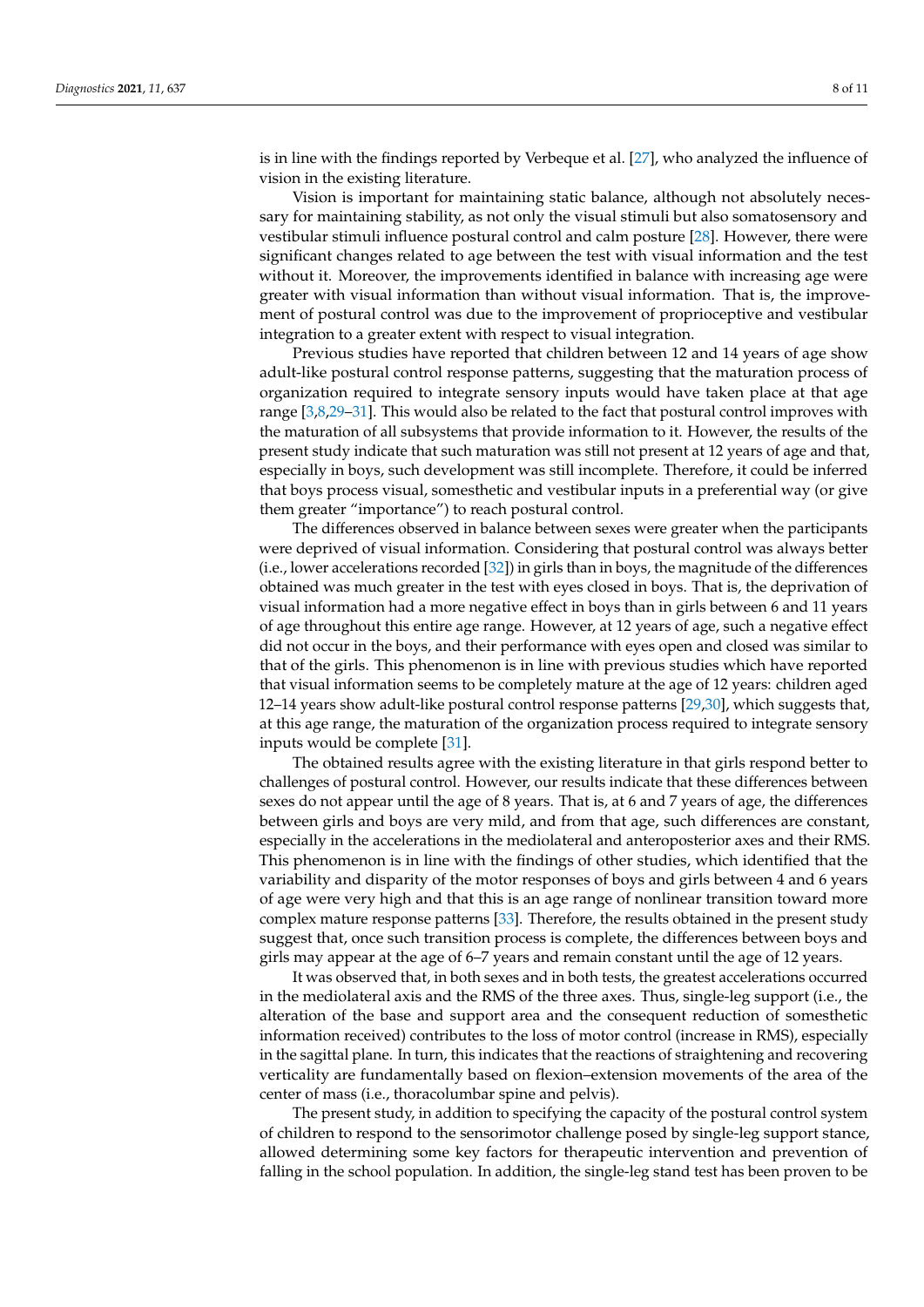demanding enough to challenge postural control while being simple, safe and without the need for additional equipment.

Although accelerometry and the two tests of single-leg support used represent a valid and reliable methodology for the quantification of postural control, the authors recognize that the combined use of other tools of kinematic analysis could provide further reliable and valid information in this regard. Moreover, additional studies with larger sample sizes should be carried out to define, in more detail and with greater generalizability, the patterns of postural control detected in this investigation. Finally, we must also recognize as a limitation of this research the strange variable that represents not having registered and analyzed the amount and frequency of physical activity of the participants, a variable that has been confirmed to be related to the development of postural control [\[34\]](#page-10-4).

Therefore, taking into account the results obtained, postural control tests with closed eyes should be taken into account in any assessment of postural control (either by qualitative visual analysis or by quantitative instruments). In this way, it is possible to compare the change in postural control caused by visual deprivation and justifiably decide the need to include activities that imply the priority use of proprioceptive and vestibular information through the use of unstable surfaces and/or the reduction of the area and/or substitution basis. At the same time, consideration must be given to identifying straightening patterns and equilibrium reactions that are abnormal or develop preferentially in the sagittal or frontal planes, because they can be indicative of an abnormal postural control maturation process.

Finally, these practical aspects, in addition to being taken into account to optimize the development of postural control of any child, may be of special interest in the rehabilitation processes of children with developmental disorders or vestibular system disorders.

## **5. Conclusions**

The tests of single-leg support used in this study showed the preferential sensorimotor strategies in boys and girls: boys tend to rely more on visual inputs, and girls process somesthetic information in a preferential way. Between the ages of 8 and 11 years, the postural control system is significantly different between the two sexes regarding the hierarchy of the efferent information of the postural control subsystems available. Moreover, the straightening and postural control reactions are mainly based on flexion–extension movements. Therefore, school-based interventions, after-school exercise programs or physical therapy interventions for prevention and treatment of balance alterations should include activities that involve, promote and train such movements.

Lastly, this study also provides normative data of accelerometry in single-leg balance for children aged 6–12 years, which have not been reported to date.

**Author Contributions:** J.G.-L., R.L.-R., J.L.C.-M. and J.L.G.-S. conceptualized and designed the study, drafted the initial manuscript, designed the data collection instruments, collected data, carried out the initial analyses and critically reviewed the manuscript for important intellectual content. All authors have read and agreed to the published version of the manuscript.

**Funding:** This research received no external funding.

**Institutional Review Board Statement:** The study was conducted according to the guidelines of the Declaration of Helsinki and approved by the Ethics Committee of the Faculty of Sport Science of the University of Vigo (code: 3-0406-14).

**Informed Consent Statement:** Informed consent was obtained from all subjects involved in the study.

**Data Availability Statement:** The data presented in this study are available on request from the corresponding author.

**Conflicts of Interest:** The authors declare no conflict of interest.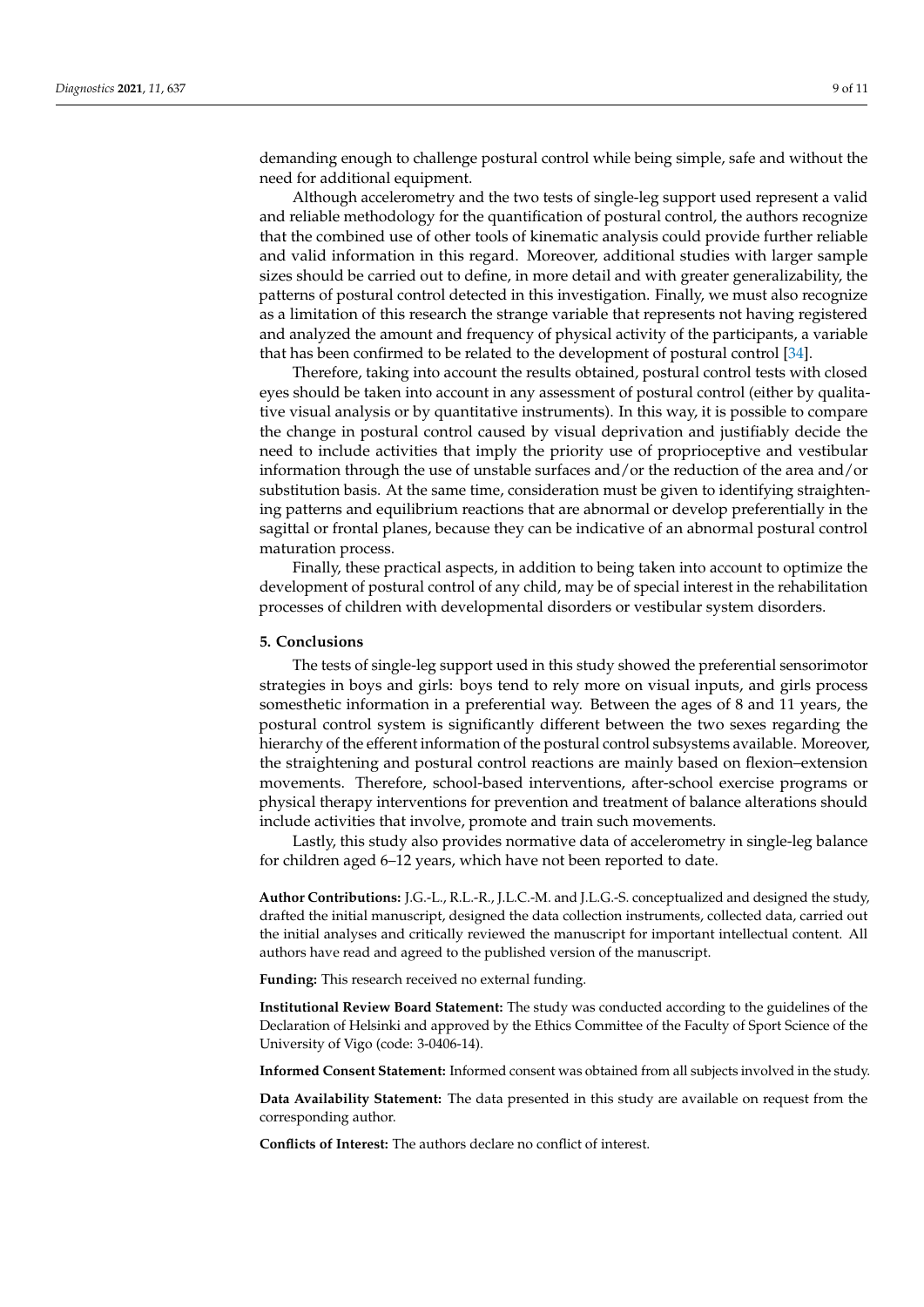## **References**

- <span id="page-9-0"></span>1. Gibbs, J.; Appleton, J.; Appleton, R. Dyspraxia or developmental coordination disorder? Unravelling the enigma. *Arch. Dis. Child.* **2007**, *92*, 534–539. [\[CrossRef\]](http://doi.org/10.1136/adc.2005.088054) [\[PubMed\]](http://www.ncbi.nlm.nih.gov/pubmed/17515623)
- <span id="page-9-1"></span>2. Nolan, L.; Grigorenko, A.; Thorstensson, A. Balance control: Sex and age differences in 9- to 16-year-olds. *Dev. Med. Child Neurol.* **2005**, *47*, 449–454. [\[CrossRef\]](http://doi.org/10.1017/S0012162205000873) [\[PubMed\]](http://www.ncbi.nlm.nih.gov/pubmed/15991864)
- <span id="page-9-2"></span>3. Steindl, R.; Kunz, K.; Schrott-Fischer, A.; Scholtz, A. Effect of age and sex on maturation of sensory systems and balance control. *Dev. Med. Child Neurol.* **2006**, *48*, 477–482. [\[CrossRef\]](http://doi.org/10.1017/S0012162206001022) [\[PubMed\]](http://www.ncbi.nlm.nih.gov/pubmed/16700940)
- <span id="page-9-3"></span>4. Assländer, L.; Peterka, R.J. Sensory reweighting dynamics in human postural control. *J. Neurophysiol.* **2014**, *111*, 1852–1864. [\[CrossRef\]](http://doi.org/10.1152/jn.00669.2013)
- <span id="page-9-4"></span>5. Van De Kolk, I.; Gerards, S.M.P.L.; Harms, L.S.E.; Kremers, S.P.J.; Gubbels, J.S. The Effects of a Comprehensive, Integrated Obesity Prevention Intervention Approach (SuperFIT) on Children's Physical Activity, Sedentary Behavior, and BMI Z-Score. *Int. J. Environ. Res. Public Heal.* **2019**, *16*, 5016. [\[CrossRef\]](http://doi.org/10.3390/ijerph16245016)
- <span id="page-9-5"></span>6. Rival, C.; Ceyte, H.; Olivier, I. Developmental changes of static standing balance in children. *Neurosci. Lett.* **2005**, *376*, 133–136. [\[CrossRef\]](http://doi.org/10.1016/j.neulet.2004.11.042)
- <span id="page-9-6"></span>7. Kirshenbaum, N.; Riach, C.; Starkes, J. Non-linear development of postural control and strategy use in young children: A longitudinal study. *Exp. Brain Res.* **2001**, *140*, 420–431. [\[CrossRef\]](http://doi.org/10.1007/s002210100835)
- <span id="page-9-7"></span>8. Hatzitaki, V.; Zlsi, V.; Kollias, I.; Kioumourtzoglou, E. Perceptual-Motor Contributions to Static and Dynamic Balance Control in Children. *J. Mot. Behav.* **2002**, *34*, 161–170. [\[CrossRef\]](http://doi.org/10.1080/00222890209601938)
- <span id="page-9-8"></span>9. Perrin, P.; Perrin, C. Sensory afferences and motor control of equilibrium using static and dynamic posture tests. *Ann. d'Otolaryngol. Chir. Cervico-Faciale* **1996**, *113*, 133–146.
- <span id="page-9-9"></span>10. Odenrick, P.; Sandstedt, P. Development of postural sway in the normal child. *Hum. Neurobiol.* **1984**, *3*, 241–244.
- <span id="page-9-10"></span>11. Girolami, G.L.; Shiratori, T.; Aruin, A.S. Anticipatory postural adjustments in children with typical motor development. *Exp. Brain Res.* **2010**, *205*, 153–165. [\[CrossRef\]](http://doi.org/10.1007/s00221-010-2347-7) [\[PubMed\]](http://www.ncbi.nlm.nih.gov/pubmed/20644921)
- <span id="page-9-11"></span>12. Sibley, K.M.; Beauchamp, M.K.; Van Ooteghem, K.; Paterson, M.; Wittmeier, K.D. Components of Standing Postural Control Evaluated in Pediatric Balance Measures: A Scoping Review. *Arch. Phys. Med. Rehabil.* **2017**, *98*, 2066–2078.e4. [\[CrossRef\]](http://doi.org/10.1016/j.apmr.2017.02.032) [\[PubMed\]](http://www.ncbi.nlm.nih.gov/pubmed/28438514)
- <span id="page-9-12"></span>13. García-Soidán, J.L.; Leirós-Rodríguez, R.; Romo-Pérez, V.; García-Liñeira, J. Accelerometric Assessment of Postural Balance in Children: A Systematic Review. *Diagn.* **2020**, *11*, 8. [\[CrossRef\]](http://doi.org/10.3390/diagnostics11010008) [\[PubMed\]](http://www.ncbi.nlm.nih.gov/pubmed/33375206)
- <span id="page-9-13"></span>14. Horak, F.B. Postural orientation and equilibrium: What do we need to know about neural control of balance to prevent falls? *Age Ageing* **2006**, *35*, ii7–ii11. [\[CrossRef\]](http://doi.org/10.1093/ageing/afl077)
- 15. Gaertner, C.; Bucci, M.P.; Obeid, R.; Wiener-Vacher, S. Subjective Visual Vertical and Postural Performance in Healthy Children. *PLoS ONE* **2013**, *8*, e79623. [\[CrossRef\]](http://doi.org/10.1371/journal.pone.0079623) [\[PubMed\]](http://www.ncbi.nlm.nih.gov/pubmed/24236146)
- <span id="page-9-14"></span>16. Boonyong, S.; Siu, K.-C.; van Donkelaar, P.; Chou, L.-S.; Woollacott, M.H. Development of postural control during gait in typically developing children: The effects of dual-task conditions. *Gait Posture* **2012**, *35*, 428–434. [\[CrossRef\]](http://doi.org/10.1016/j.gaitpost.2011.11.002)
- <span id="page-9-15"></span>17. Busquets, A.; Aranda-Garcia, S.; Ferrer-Uris, B.; Marina, M.; Angulo-Barroso, R. Age and gymnastic experience effects on sensory reweighting processes during quiet stand. *Gait Posture* **2018**, *63*, 177–183. [\[CrossRef\]](http://doi.org/10.1016/j.gaitpost.2018.05.009)
- <span id="page-9-16"></span>18. Barela, J.A.; Jeka, J.J.; Clark, J.E. Postural control in children. *Exp. Brain Res.* **2003**, *150*, 434–442. [\[CrossRef\]](http://doi.org/10.1007/s00221-003-1441-5)
- <span id="page-9-17"></span>19. Peterson, M.L.; Christou, E.; Rosengren, K.S. Children achieve adult-like sensory integration during stance at 12-years-old. *Gait Posture* **2006**, *23*, 455–463. [\[CrossRef\]](http://doi.org/10.1016/j.gaitpost.2005.05.003)
- <span id="page-9-18"></span>20. Cuisinier, R.; Olivier, I.; Vaugoyeau, M.; Nougier, V.; Assaiante, C. Reweighting of Sensory Inputs to Control Quiet Standing in Children from 7 to 11 and in Adults. *PLoS ONE* **2011**, *6*, e19697. [\[CrossRef\]](http://doi.org/10.1371/journal.pone.0019697)
- <span id="page-9-19"></span>21. McKay, S.M.; Wu, J.; Angulo-Barroso, R.M. Effect of Achilles tendon vibration on posture in children. *Gait Posture* **2014**, *40*, 32–37. [\[CrossRef\]](http://doi.org/10.1016/j.gaitpost.2014.02.002)
- <span id="page-9-20"></span>22. Villarrasa-Sapiña, I.; Álvarez-Pitti, J.; Cabeza-Ruiz, R.; Redón, P.; Lurbe, E.; García-Massó, X. Relationship between body composition and postural control in prepubertal overweight/obese children: A cross-sectional study. *Clin. Biomech.* **2018**, *52*, 1–6. [\[CrossRef\]](http://doi.org/10.1016/j.clinbiomech.2017.12.010) [\[PubMed\]](http://www.ncbi.nlm.nih.gov/pubmed/29291461)
- <span id="page-9-21"></span>23. Dinkel, D.; Snyder, K.; Molfese, V.; Kyvelidou, A. Postural control strategies differ in normal weight and overweight infants. *Gait Posture* **2017**, *55*, 167–171. [\[CrossRef\]](http://doi.org/10.1016/j.gaitpost.2017.04.017)
- <span id="page-9-22"></span>24. Rinaldi, N.M.; Polastri, P.F.; Barela, J.A. Age-related changes in postural control sensory reweighting. *Neurosci. Lett.* **2009**, *467*, 225–229. [\[CrossRef\]](http://doi.org/10.1016/j.neulet.2009.10.042) [\[PubMed\]](http://www.ncbi.nlm.nih.gov/pubmed/19840830)
- <span id="page-9-23"></span>25. García-Liñeira, J.; Leirós-Rodríguez, R.; Romo-Pérez, V.; García-Soidán, J.L. Validity and Reliability of a Tool for Accelerometric Assessment of Balance in Scholar Children. *J. Clin. Med.* **2021**, *10*, 137. [\[CrossRef\]](http://doi.org/10.3390/jcm10010137) [\[PubMed\]](http://www.ncbi.nlm.nih.gov/pubmed/33401541)
- <span id="page-9-24"></span>26. García-Liñeira, J.; García-Soidán, J.L.; Romo-Pérez, V.; Leirós-Rodríguez, R. Reliability of accelerometric assessment of balance in children aged 6–12 years. *BMC Pediatr.* **2020**, *20*, 1–8. [\[CrossRef\]](http://doi.org/10.1186/s12887-020-02073-1)
- <span id="page-9-25"></span>27. Verbecque, E.; Vereeck, L.; Hallemans, A. Postural sway in children: A literature review. *Gait Posture* **2016**, *49*, 402–410. [\[CrossRef\]](http://doi.org/10.1016/j.gaitpost.2016.08.003)
- <span id="page-9-26"></span>28. An, M.-H.; Yi, C.-H.; Jeon, H.-S.; Park, S.-Y. Age-related changes of single-limb standing balance in children with and without deafness. *Int. J. Pediatr. Otorhinolaryngol.* **2009**, *73*, 1539–1544. [\[CrossRef\]](http://doi.org/10.1016/j.ijporl.2009.07.020) [\[PubMed\]](http://www.ncbi.nlm.nih.gov/pubmed/19720404)
- <span id="page-9-27"></span>29. Zipori, A.B.; Colpa, L.; Wong, A.M.F.; Cushing, S.L.; Gordon, K.A. Postural stability and visual impairment: Assessing balance in children with strabismus and amblyopia. *PLoS ONE* **2018**, *13*, e0205857. [\[CrossRef\]](http://doi.org/10.1371/journal.pone.0205857)